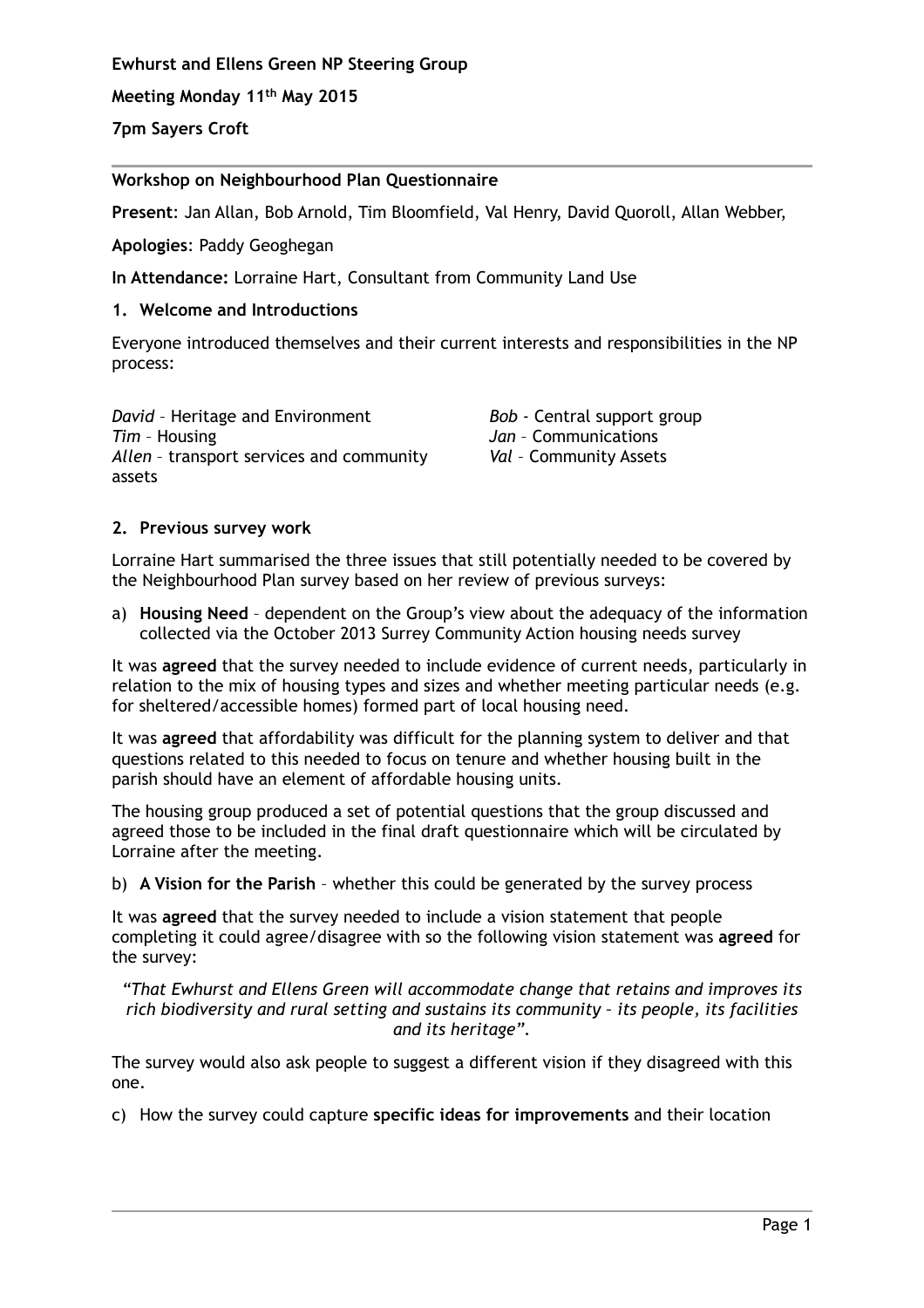### **Ewhurst and Ellens Green NP Steering Group**

**Meeting Monday 11th May 2015**

### **7pm Sayers Croft**

It was **agreed** that this should be one of the few open questions in the survey that people could just provide ideas and suggestions for improvements and their locations – potentially under each topic:

Business Community Environment and Heritage **Housing Transport** Utilities and Infrastructure

## **3. Suggestions for scope of survey/survey objectives**

It was **agreed** that transport questions should focus on how people move around (to work, to shop and so on), levels of car ownership

It was **agreed** that as a separate business survey was being undertaken by the NP working groups that in relation to business the main question in the survey should be on whether the NP should make provision for small and start-up businesses.

It was **agreed** in relation to community facilities that the survey should collect information on which ones people use. Val was undertaking other research on this issue and would provide a list of existing facilities for inclusion in the survey.

It was **agreed** that information on respondents was needed for the purposes of keeping people in touch and providing evidence for the NP consultation statement when the plan was produced and that this should include

Name, address, age range, gender and post code as well as phone and e mail contacts where possible.

#### **4. Suggestions for Types of Questions**

Working group members considered the example questionnaires provided from the NP processes in Pulborough and Birdham as well as the Locality general template for a survey.

These were amended and new ones added taking account of the discussion on scope of questions and the other housing questions provided by the Housing Steering group and included in the Neighbourhood plan survey which was conducted as part of the public meetings.

#### **5. Survey Production – Timing and Logistics**

It was **agreed** that Lorraine would provide a draft of the questionnaire for circulation on 13<sup>th</sup> May to Tim who would then forward them on for comments/additions that he would then provide to Lorraine, including to those Steering Group members who had been unable to attend. Lorraine reported that she would be out of the UK from 18<sup>th</sup> to 2<sup>nd</sup> June so after that the group would have to agree the final version for the hard copy and on-line versions, but would provide as much guidance as possible on design.

Val **agreed** to get the list of community facilities to add to the survey questionnaire.

# **6. Survey Implementation – Timing and Logistics**

It was agreed that ideally all household members would complete a questionnaire and that to facilitate this a hard copies would be delivered door to door with information about how to return it and how to get further hard copies from specific locations in the Parish as